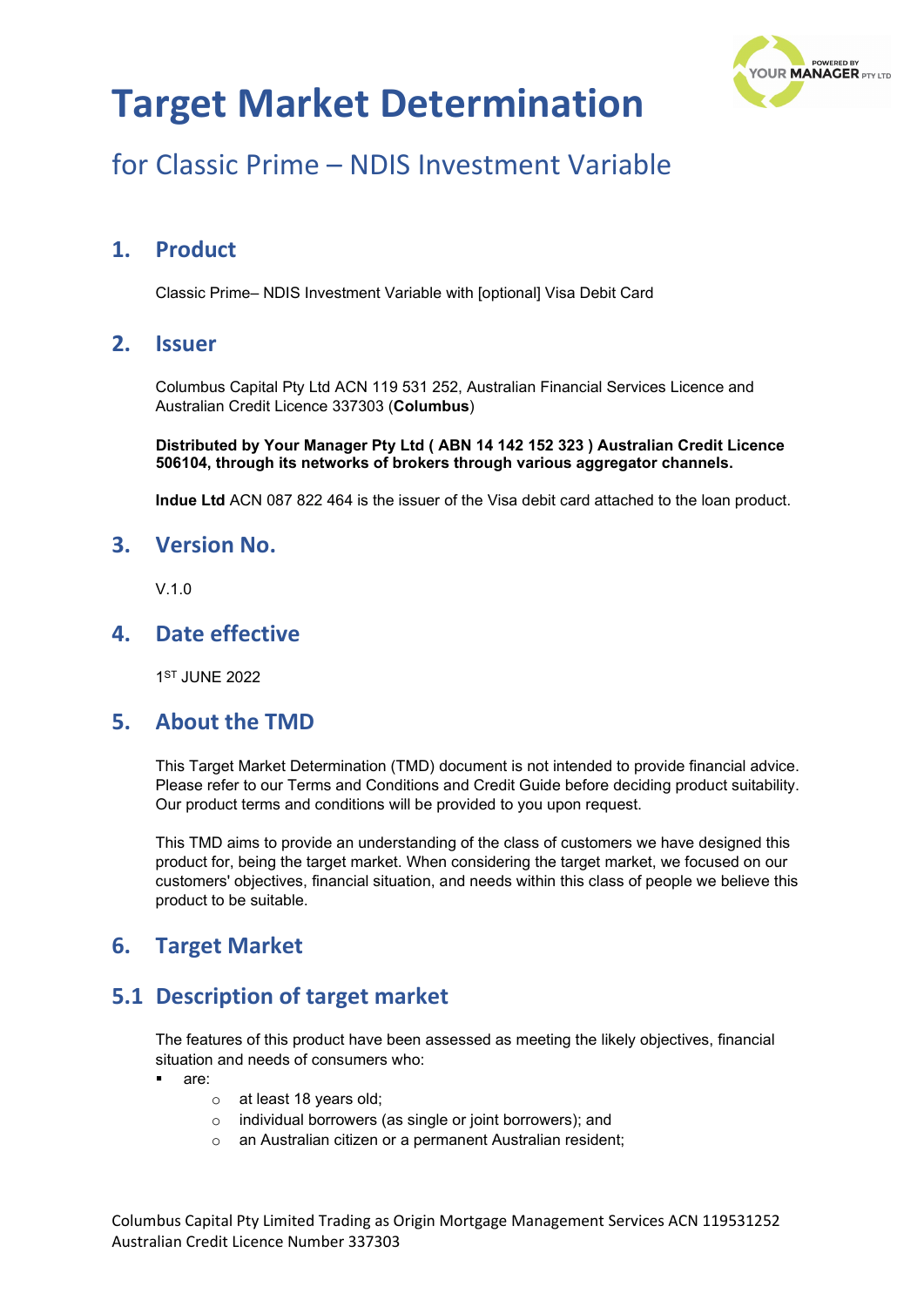

## for Classic Prime – NDIS Investment Variable

- require a loan to purchase or refinance a NDIS (SDA approved) investment property and who may also wish to release some of the equity in their property for other purposes such as to consolidate debt or to be used for personal or investment purposes;
- require an offset account;
- require the use of a Visa Debit card;
- require the flexibility of a variable interest rate;
- require the ability to make additional extra repayments without penalty; and
- want the option of either principal and interest or interest only repayments.
- satisfy our eligibility criteria:

Although variable interest rates fluctuate, the product meets the likely objectives, financial situation and needs of consumers in the target market because it allows them to deposit funds into an offset account and/or make additional payments directly into the loan to reduce the amount of interest payable whilst maintaining the ability to draw on surplus funds when required. This product also allows consumers to select interest only or principal and interest repayments in order to reduce their overall debt and build equity.

### **5.2 Classes of consumers for who the product may not be suitable**

This product may not be suitable for consumers who:

- do not meet the eligibility requirements;
- are seeking the certainty of fixed repayments over the term of the loan;
- are looking to purchase or refinance a residential owner occupied property;
- are looking to construct a property; or
- require the ability to provide alternative methods of income verification.

### **5.3 Description of the Product, including key attributes**

- Variable interest rate;
- Repayment options:
	- o principle and interest; or
	- o interest only
- Redraw available
- Minimum loan size: \$50,000
- Maximum Loan Size: \$2,000,000 (subject to LVR and postcode policy)
- Maximum LVR:
	- o 80% for Inner-City postcodes
	- o 90% for Regional postcodes
	- o 95% for Metro and Non-Metro postcodes
- Offset facility available
- Application fee is payable
- Settlement fee is payable
- Valuation fee is payable
- Ongoing fee is payable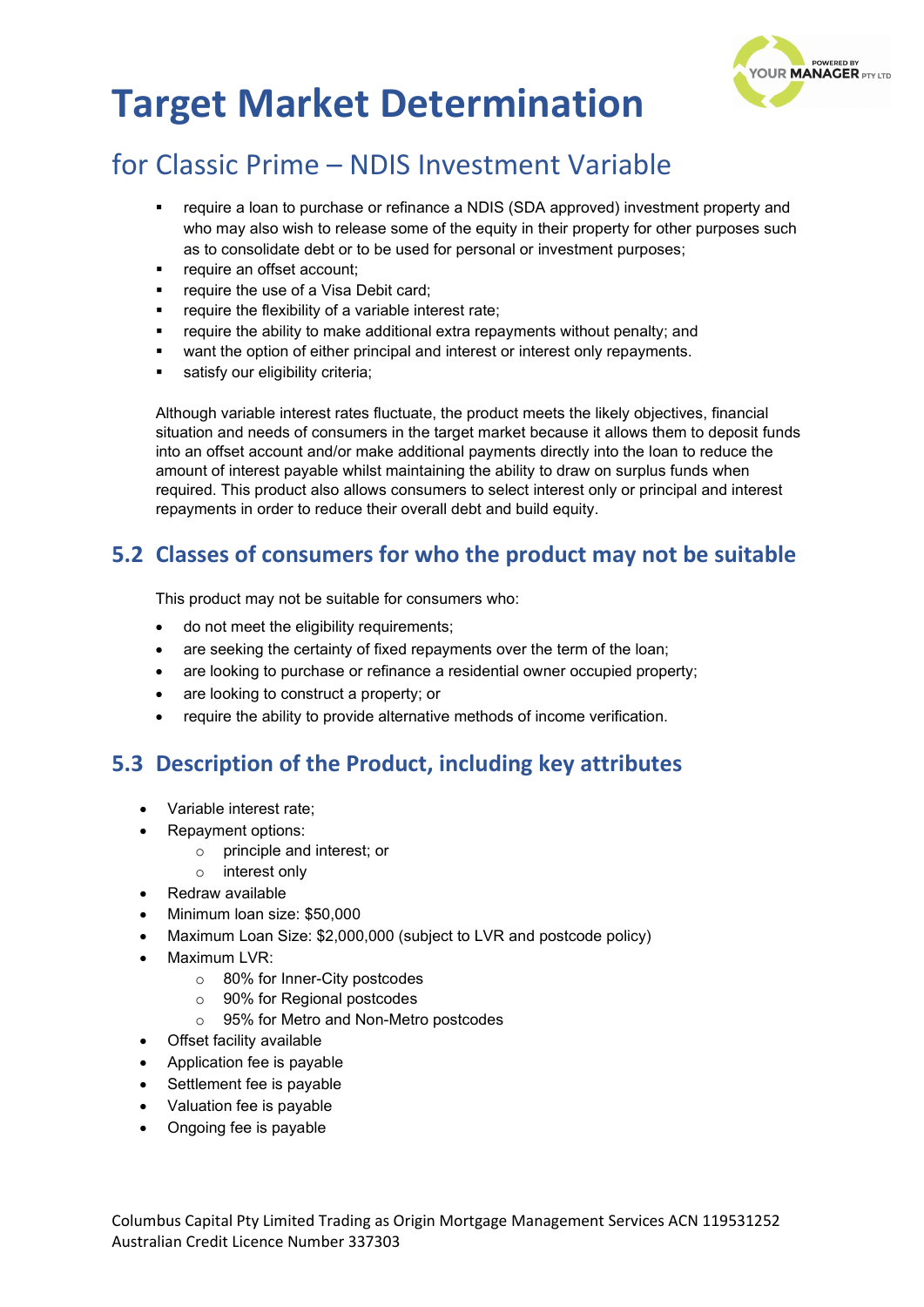

# for Classic Prime – NDIS Investment Variable

## **7. Distribution Conditions/ Restrictions**

The following distribution channels and conditions have been assessed as being appropriate to direct the distribution of the product to the target market:

- **Direct** 
	- **Online**
	- By phone
	- In person (e.g. branch, agency, or premises visit)
- Third party Accredited mortgage brokers subject to Best Interests Duty (BID)

The distribution channels and conditions are appropriate because:

- the product has a wide target market;
- our staff have the necessary training, knowledge and accreditation (if required) to assess whether the consumer is within the target market. All of our staff must continually satisfy annual compliance reviews.
- we rely on existing distributors, methods, controls and supervision already in place;
- our approval system has checks and controls in place to flag applicants who may be outside the target market; and
- accredited mortgage brokers are subject to a higher duty under BID to ensure that the product is in the best interests of the particular consumer.

#### **8. TMD Reviews**

We will review this TMD as follows:

| Initial review  | Within 12 months of the date of this TMD                                                                                                                                                                                                                                                                                                                                                                                                                                                                                                                                                                                                |
|-----------------|-----------------------------------------------------------------------------------------------------------------------------------------------------------------------------------------------------------------------------------------------------------------------------------------------------------------------------------------------------------------------------------------------------------------------------------------------------------------------------------------------------------------------------------------------------------------------------------------------------------------------------------------|
| Periodic review | Each year on the anniversary of this TMD.                                                                                                                                                                                                                                                                                                                                                                                                                                                                                                                                                                                               |
| Review triggers | Specific events will prompt Columbus to review this TMD, which<br>includes:<br>A significant dealing of the product to consumers outside the<br>۰.<br>target market occurs;<br>A significant number of complaints are received from<br>$\sim$<br>customers in relation to the product;<br>A significant number of defaults occur;<br>۰<br>A significant breach has occurred in connection with the<br>$\blacksquare$<br>issuing and distribution of this product; and<br>A significant number of late repayments are being recorded;<br>A material change is made to this product.<br>Unexpected early stage arrears are detected<br>۰. |

If a review trigger occurs, we will complete a review of the TMD within ten business days. Meanwhile, we will cease to offer this product to our customers until our TMD review concludes and any necessary changes to the product or TMD, including distribution methods, are made.